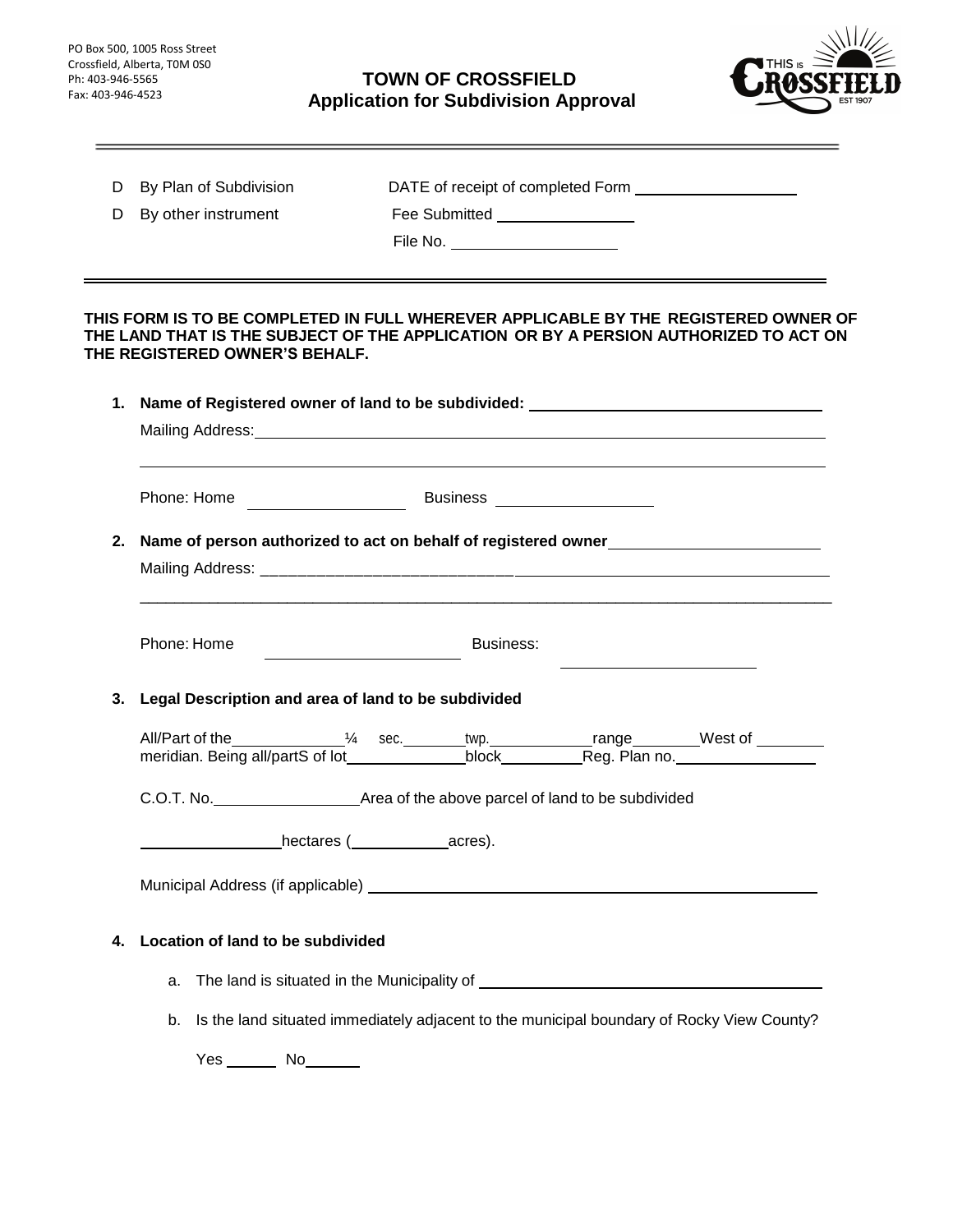c. Is the land situated within 0.8 Kilometers of the right of way of a highway?

Yes No , If yes, highway is No. 1994

d. Does the proposed parcel contain or is it adjacent to a river, stream, lake or other body of water, or by drainage ditch or canal?

Yes No If yes, state is name

e. Is the proposed parcel within 1.5 km of a sour gas facility?

Yes \_\_\_\_\_\_\_\_\_\_\_ No \_\_\_\_\_\_\_\_\_\_\_

#### **5. Existing and proposed use of land to be subdivided**

Describe:

- a. Existing use of land
- b. Proposed use of the land
- c. The designated use of the land as classified under the land use bylaw

#### **6. Physical characteristics of land to be subdivided (where appropriate)**

- a. Describe the nature of the topography of the land (flat, rolling, steep, mixed)
- b. Describe the nature of the vegetation and water on the land (bush, shrubs, tree stands, woodlots, etc., sloughs, creeks, etc.) **contains the substantial contains an extra set of the set of the set of the set of the set of the set of the set of the set of the set of the set of the set of the set of the set of**
- c. Describe the kind of soil on the land (sandy, loam, clay, etc.)

#### **7. Existing building on the land proposed to be subdivided**

Describe any buildings and any structures on the land and whether they are to be demolished or moved? \_\_\_\_\_\_\_\_\_\_\_\_\_\_\_\_\_\_\_\_\_\_\_\_\_\_\_\_\_\_\_\_\_\_\_\_\_\_\_\_\_\_\_\_\_\_\_\_\_\_\_\_\_\_\_\_\_\_\_\_\_\_\_\_\_\_\_\_\_\_\_\_\_\_\_\_\_

\_\_\_\_\_\_\_\_\_\_\_\_\_\_\_\_\_\_\_\_\_\_\_\_\_\_\_\_\_\_\_\_\_\_\_\_\_\_\_\_\_\_\_\_\_\_\_\_\_\_\_\_\_\_\_\_\_\_\_\_\_\_\_\_\_\_\_\_\_\_\_\_\_\_\_\_\_

## **8. Water & Sewer Services**

If the proposed subdivision is to be served by other than a water distribution system and a wastewater collection system, describe the manner of providing water and sewage disposal.

\_\_\_\_\_\_\_\_\_\_\_\_\_\_\_\_\_\_\_\_\_\_\_\_\_\_\_\_\_\_\_\_\_\_\_\_\_\_\_\_\_\_\_\_\_\_\_\_\_\_\_\_\_\_\_\_\_\_\_\_\_\_\_\_\_\_\_\_\_\_\_\_\_\_\_\_\_\_

\_\_\_\_\_\_\_\_\_\_\_\_\_\_\_\_\_\_\_\_\_\_\_\_\_\_\_\_\_\_\_\_\_\_\_\_\_\_\_\_\_\_\_\_\_\_\_\_\_\_\_\_\_\_\_\_\_\_\_\_\_\_\_\_\_\_\_\_\_\_\_\_\_\_\_\_\_\_\_\_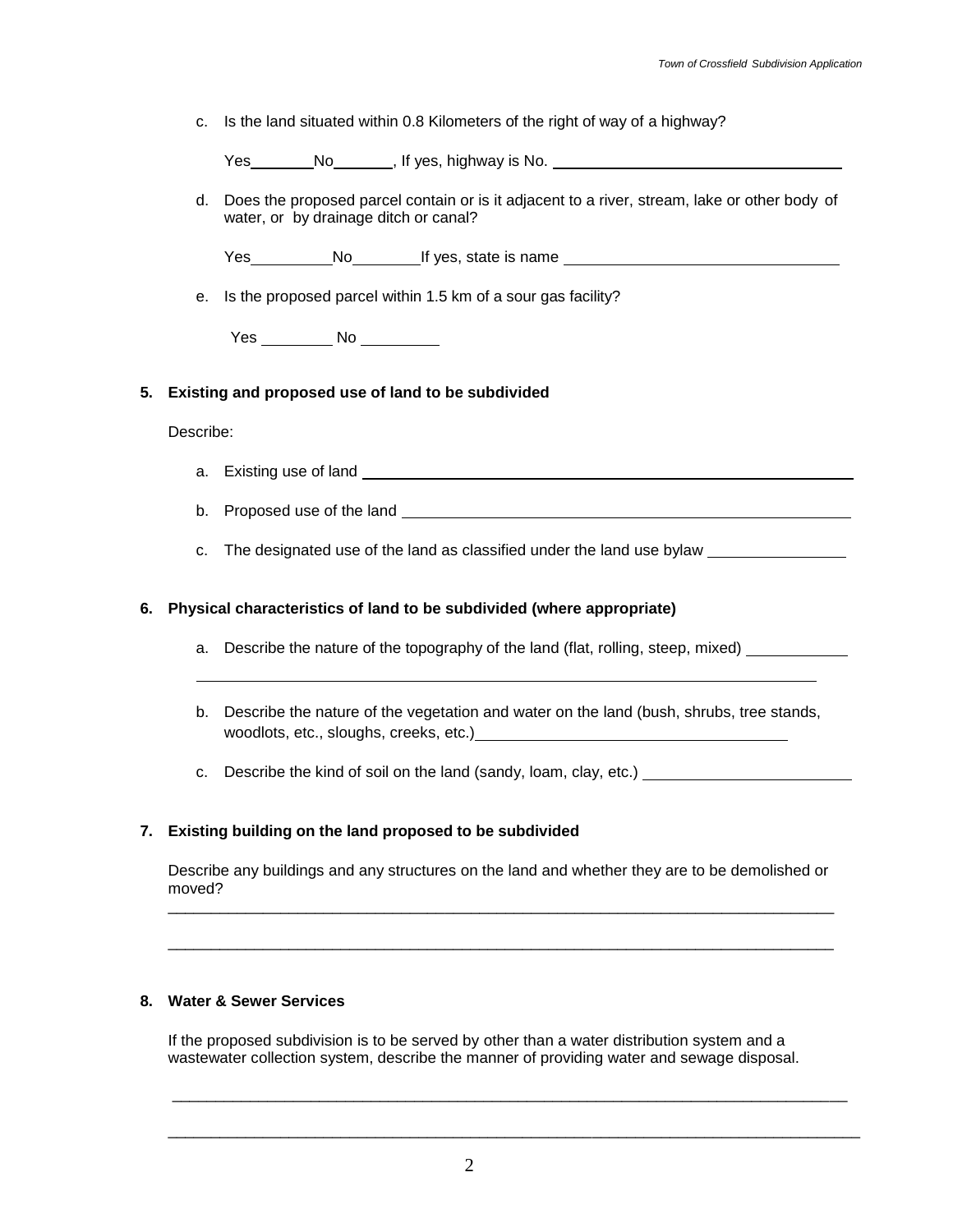#### **Registered Owner or Authorized Person Acting on behalf of the Registered Owner's behalf**

|                                                                                                                                                                                      |                                                                                                                                                                                                                                | herby certify that |  |  |  |  |
|--------------------------------------------------------------------------------------------------------------------------------------------------------------------------------------|--------------------------------------------------------------------------------------------------------------------------------------------------------------------------------------------------------------------------------|--------------------|--|--|--|--|
|                                                                                                                                                                                      | (Full Name)                                                                                                                                                                                                                    |                    |  |  |  |  |
| D.                                                                                                                                                                                   | I am the registered owner, or                                                                                                                                                                                                  |                    |  |  |  |  |
|                                                                                                                                                                                      | I am the agent authorized to act on behalf of the registered owner<br>D                                                                                                                                                        |                    |  |  |  |  |
| And that the information given on this form is full and complete and is, to the best of my knowledge, a<br>true statement of the facts relating to this application for subdivision. |                                                                                                                                                                                                                                |                    |  |  |  |  |
|                                                                                                                                                                                      |                                                                                                                                                                                                                                |                    |  |  |  |  |
|                                                                                                                                                                                      |                                                                                                                                                                                                                                |                    |  |  |  |  |
|                                                                                                                                                                                      | Mailing Address and the control of the control of the control of the control of the control of the control of the control of the control of the control of the control of the control of the control of the control of the con |                    |  |  |  |  |
|                                                                                                                                                                                      |                                                                                                                                                                                                                                |                    |  |  |  |  |

# **SUBDIVISION**

# **APPLICATION REQUIREMENTS CHECKLIST**

All of the information for a Subdivision Application is necessary to ensure that an application is reviewed completely and efficiently. Tentative plans of subdivision should be prepared by a professional land surveyor to ensure accurate information.

*Incomplete applications will not be accepted by Town administration, and will be returned to the applicant.*

## **Required Information**

\_\_\_\_\_\_\_ **Pre-application meeting** completed \_\_\_\_\_\_\_ Completed **Subdivision Application Form** Letter of Authorization signed by landowner (if application is submitted by a person other than the registered owner) Application fees (see Fee Schedule), payable to the Town of Crossfield Current **Certificate of Title** of subject lands (no older than 30 days) \_\_\_\_\_\_\_ Copies of all **instruments** which are registered against the parcels being subdivided **Time Extension Agreement** (signed by applicant) \_\_\_\_\_\_\_ Completed **Right of Entry form**, which authorizes relevant Town staff to inspect the site \_\_\_\_\_\_\_ Completed **Lot Statistics Table** prepared by the applicant \_\_\_\_\_\_\_ Completed **Municipal Reserve Calculation Table** prepared by the applicant \_\_\_\_\_\_\_ Three (3) full size and three (3) 11x17 copies of the **Tentative Plan of Subdivision**, at a metric scale, showing the following: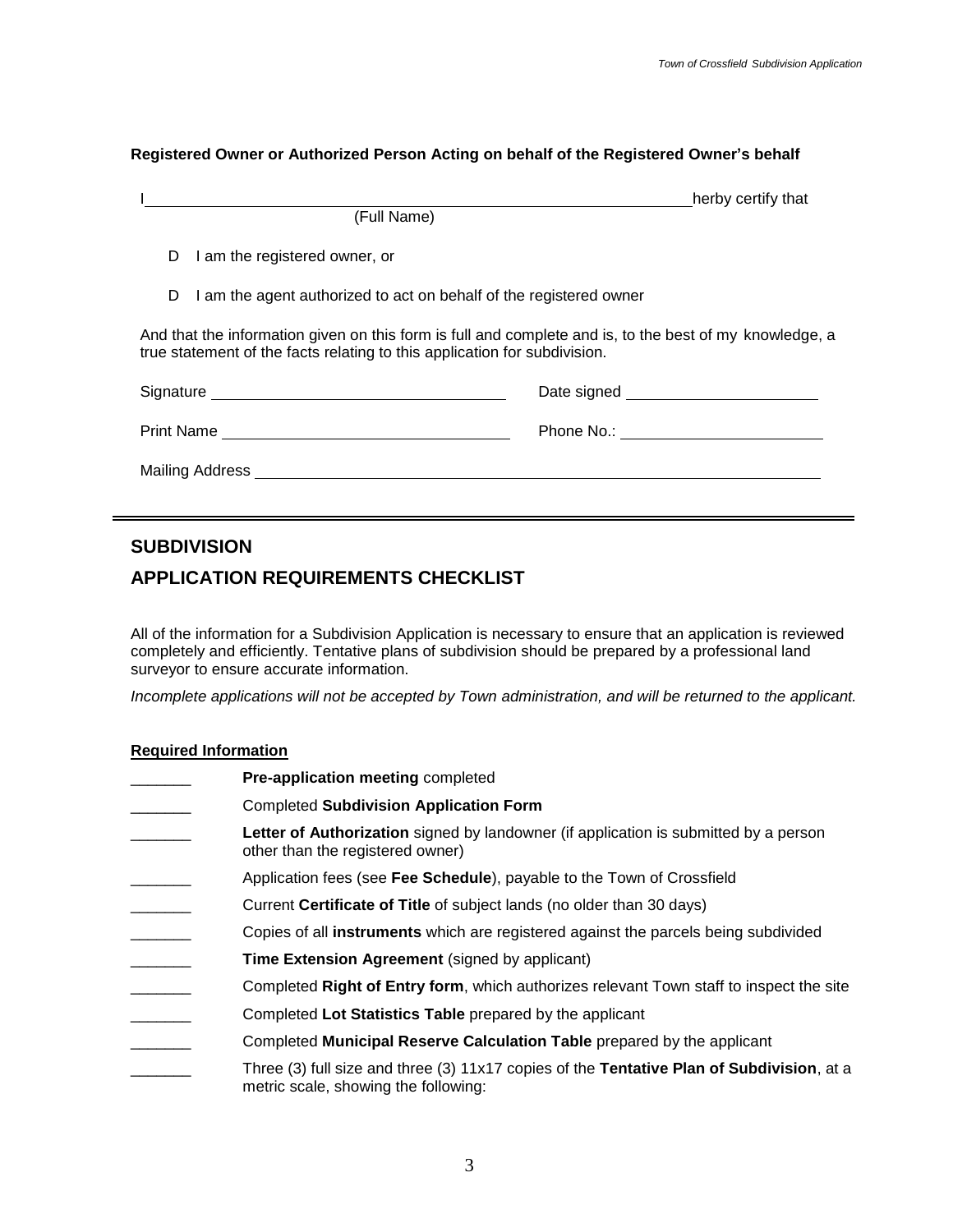- The location, dimensions, and boundaries of the land to be subdivided (including parcel area) – ensure that the tentative plan clearly shows where the proposed new parcel is in relation to the existing titled area
- The location, dimensions, and boundaries of each new lot to be created and any reserve land;
- Any existing rights-of-way of each public utility, or other rights-of-way;
- The location and dimensions of any buildings on the land that is the subject of the application, and specifying those buildings that are to be demolished or moved, if any;
- The approximate location of any existing sewage disposal systems and/or wells providing potable water on the land;
- The approximate location and boundaries of the bed and shore of any river, stream, creek, watercourse, lake or other body of water, shelterbelt, provincial highways, secondary roads, public roadways, or railway line that is contained within or bounds the proposed parcel of land;
- The proposed roads identified as numbered or named streets and avenues
- \_\_\_\_\_\_\_ A copy of the **Real Property Report** (if available)
- \_\_\_\_\_\_\_ **Groundwater test** (for lands not serviced by Municipal Systems)
- **Existing well information** (for lands not serviced by Municipal Systems)

# **ADDITIONAL SUPPORTING INFORMATION**

The Town of Crossfield Subdivision Authority may require an applicant for subdivision to submit, in addition to the information noted above, any or all of the following additional information:

- municipal environmental impact statement
- **geotechnical studies**
- **slope analysis,**
- traffic impact study,
- visual impact study,
- construction management plan,
- **drainage and stormwater management plan,**
- **•** preliminary servicing concept, and
- surface and sub-surface water flow studies.

For larger, more comprehensive subdivision proposals, a development concept may be required to support a subdivision application.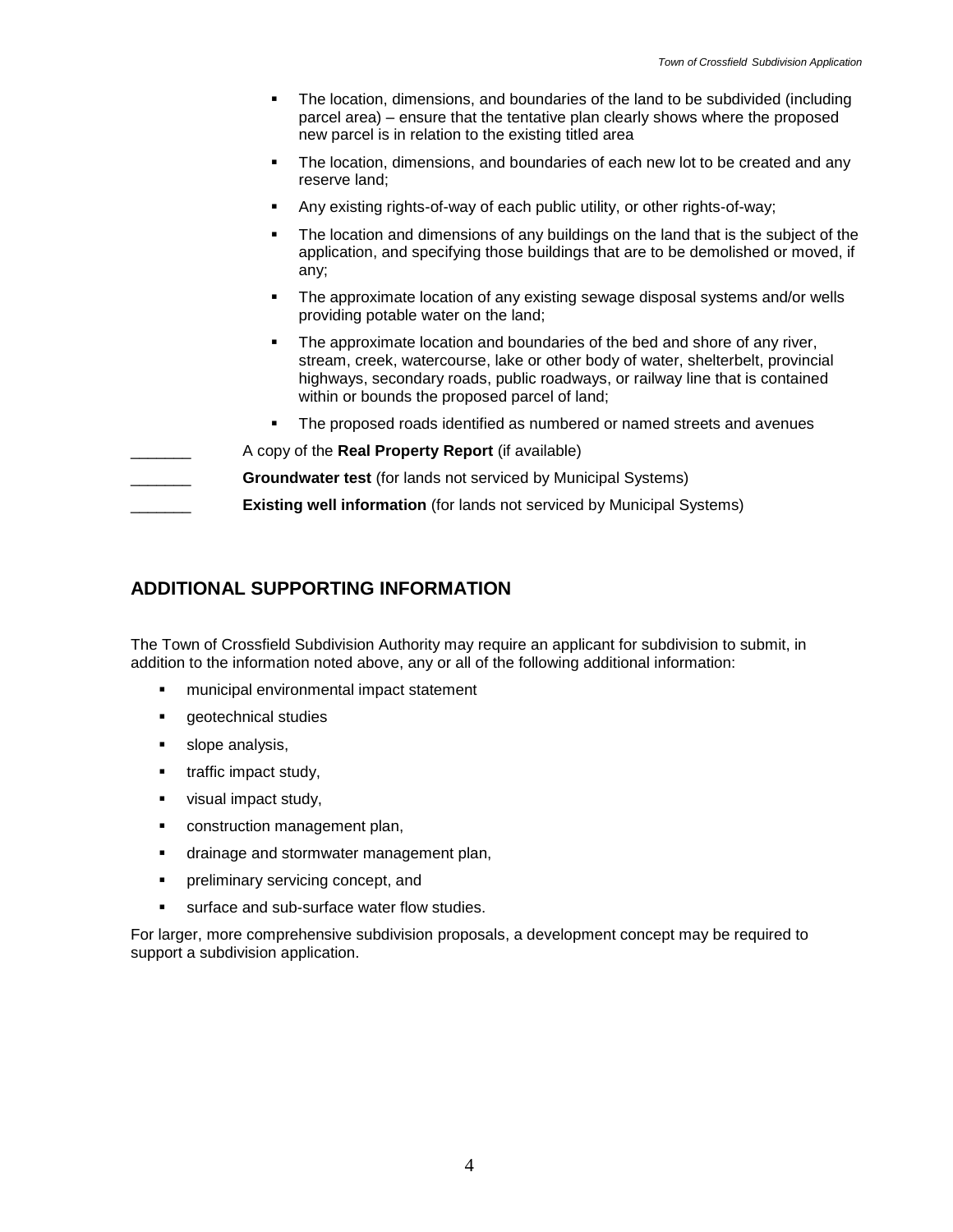# **TIME EXTENSION AGREEMENT FOR SUBDIVISION APPLICATION**

**File Number:**

**Applicant:**

**Legal Description:**

Section 6 of the Subdivision and Development Regulations requires the Town of Crossfield to make a decision on a completed application within **60 days** of its receipt, unless an agreement is entered into with the applicants to extend this period.

In order to permit the Town of Crossfield to make a decision on your application, we are requesting that you enter into the time extension agreement as set out below. Without this agreement, we will be unable to deal with your application after the 60-day period has expired.

If you concur with our request, please complete the agreement set out below and forward it to:

The Town of Crossfield PO Box 500 Crossfield, Alberta T0M 0S0

Email: [town@crossfieldalberta.com](mailto:town@crossfieldalberta.com) **Attention: Development Officer**

In accordance with Section 68(1)(b) of the Municipal Government Act,

I/We, **I/We**, **EXECUTE:** The state of the replacement with the Town of Crossfield to

\_\_\_\_\_\_\_\_\_\_\_\_\_\_\_\_\_\_\_\_\_\_\_\_\_\_\_\_\_\_\_\_\_\_\_\_\_\_ \_\_\_\_\_\_\_\_\_\_\_\_\_\_\_\_\_\_\_\_\_\_\_\_\_\_\_\_\_\_\_\_\_\_\_\_

extend the time prescribed under Section 6 of the Subdivision and Development Regulation to

\_\_\_\_\_\_\_\_\_\_\_\_\_\_\_\_\_\_\_\_ [date]

Date **Date Contract Applicant's Signature Contract Applicant Applicant**'s Signature